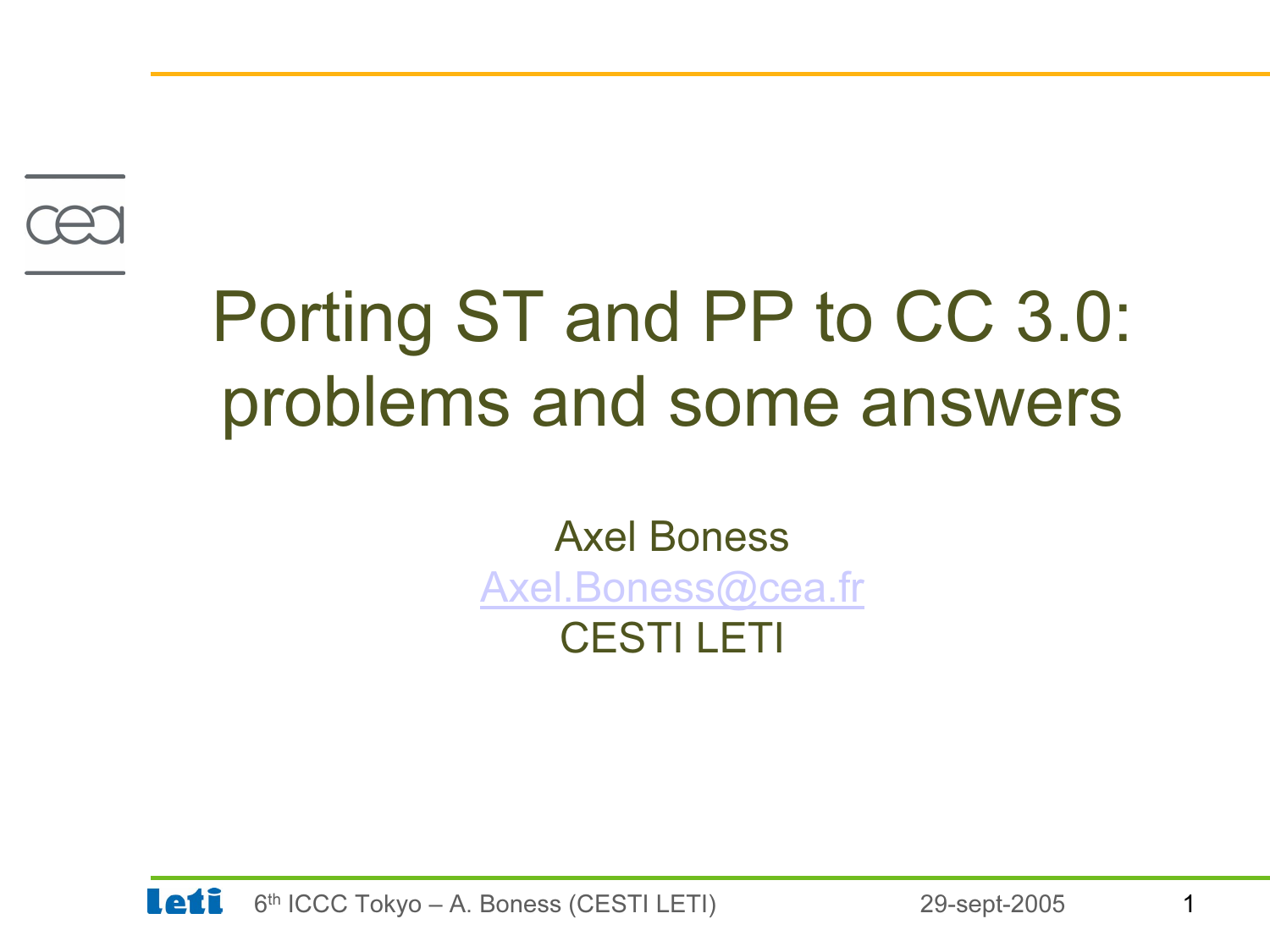• CESTI-LETI is an ITSEF of French Certification Scheme

- Main field of expertise of CESTI-LETI is
	- IC and IC + ES evaluation
	- –against high attack potential
- Theorytical study of porting to 3.0
	- – Neither PP nor ST were written or evaluated yet against CC3
- Here, we are dealing with CC 3.0 revision 2, july 05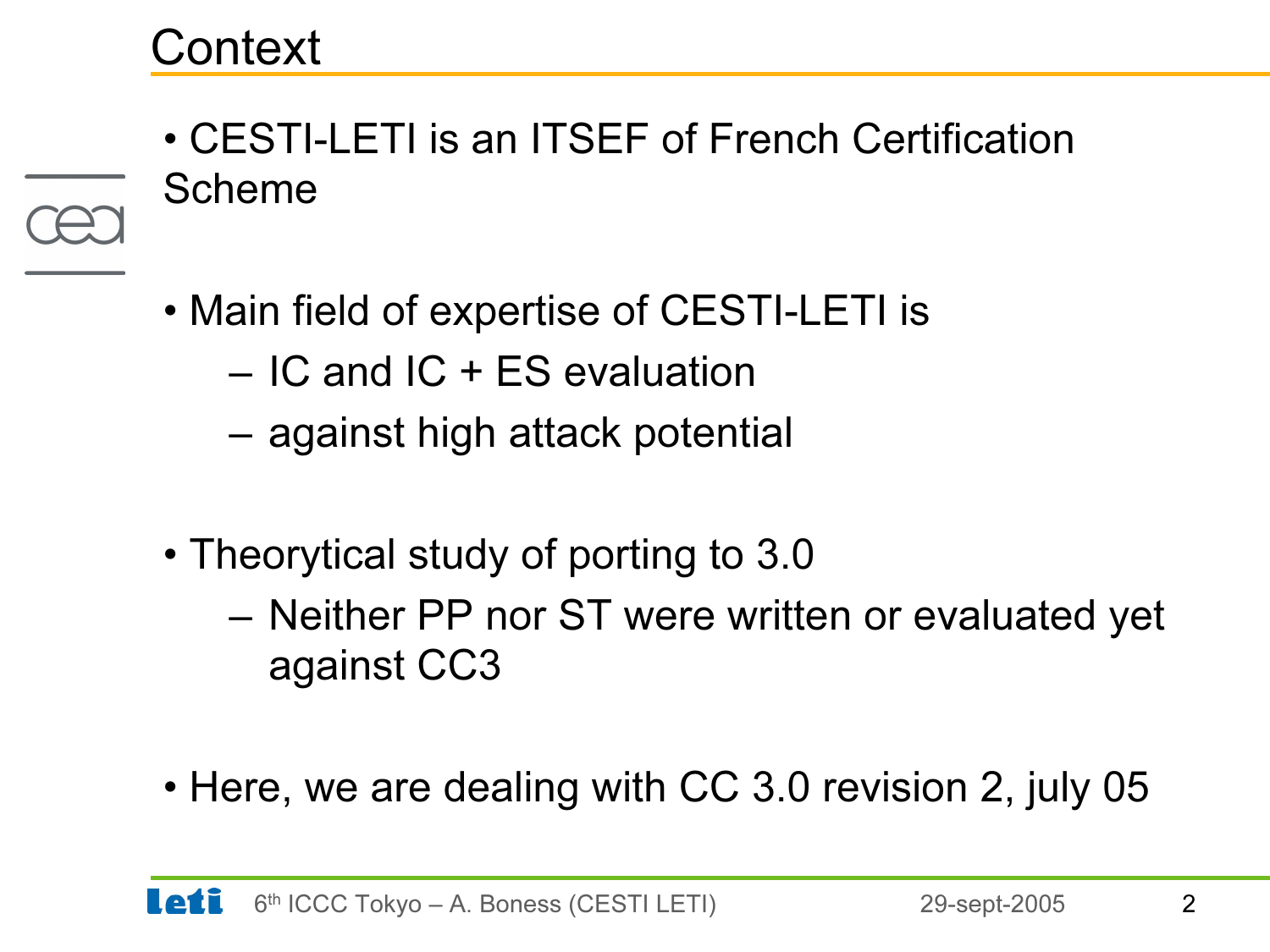#### Plan

- Assess rewriting is mandatory
- Identify known problems for CC 2.2
	- –Usability of PP
	- Easiness of reuse
	- Identify new tools in CC 3.0
		- ACO class
		- –Conformity claims
	- Propose some hints
		- –Divide et Imperia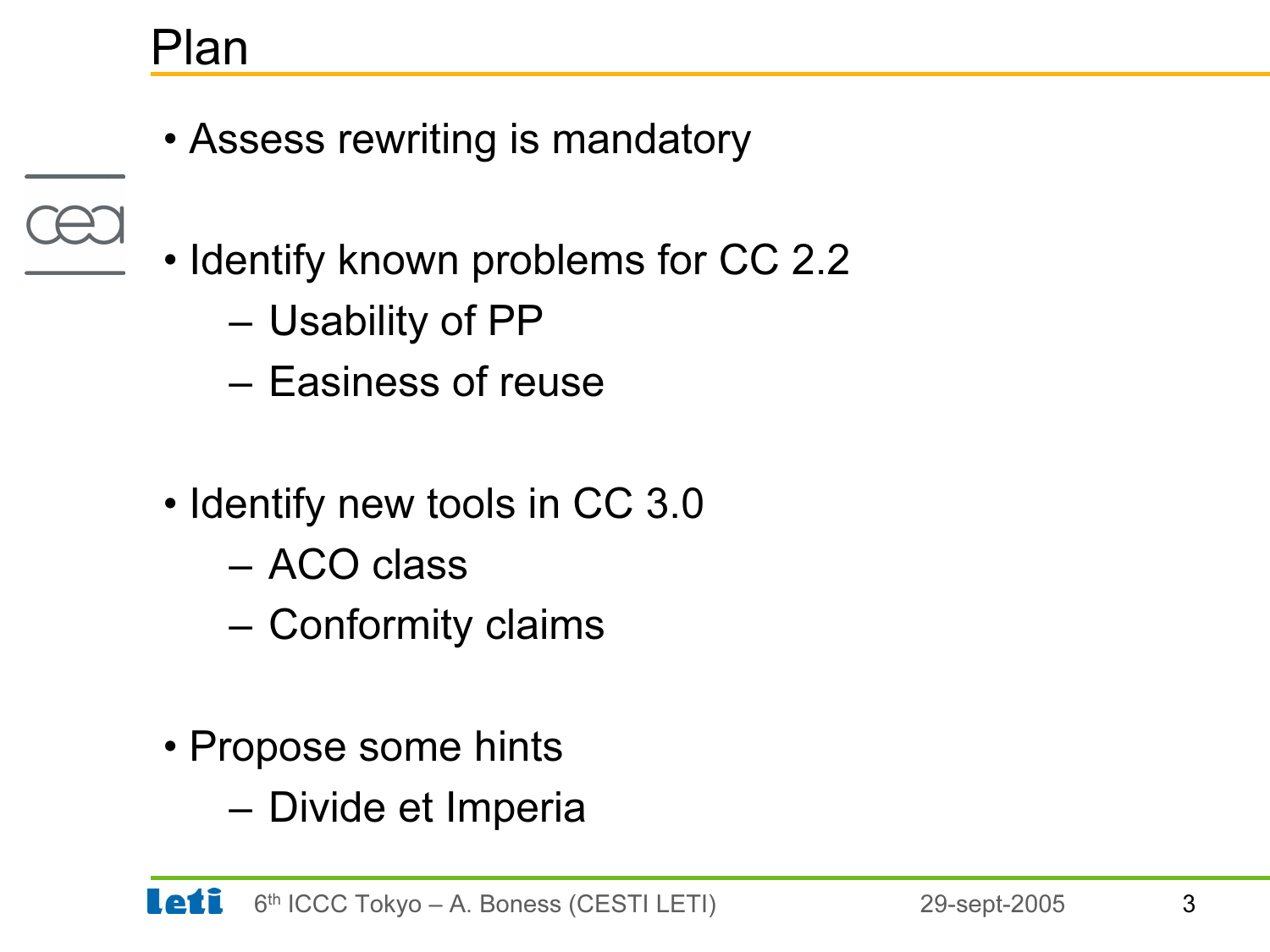Is rewriting really mandatory ?

- It's a technical question
- About SFR
	- There is not a direct one to one transformation for the SFR of CC2.i to CC3.0
	- –SFR were moved, or deleted, …
	- About SAR
		- –Commonly used via a package (EAL)
		- –Stated explicitly as augmentation in PP or ST
		- –SAR & EAL are roughly consistent from v2 to v3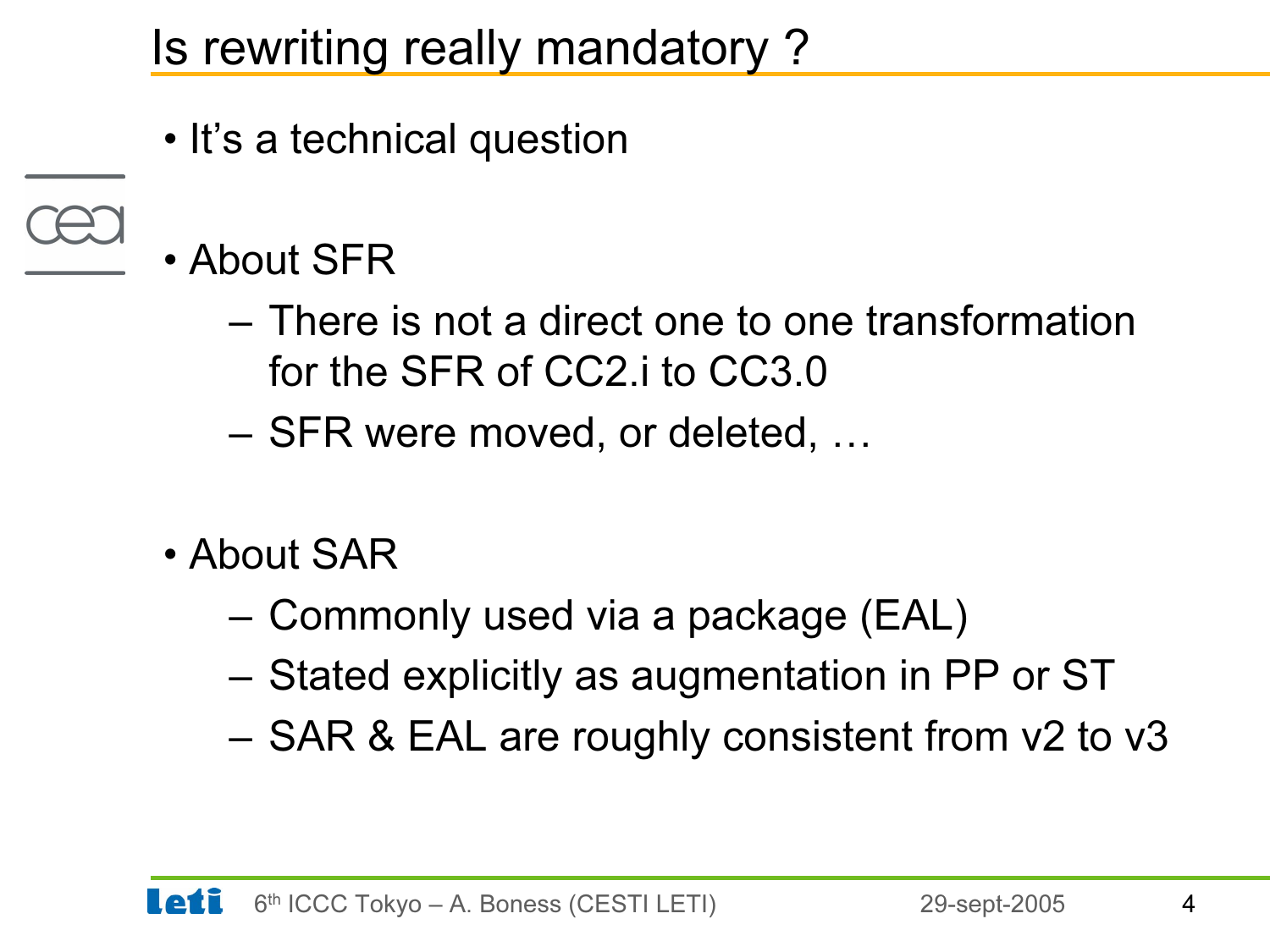# Is rewriting really mandatory ? (continued)

- The conformance claim
- 
- – v2 PP can be considered as calling for demonstrable conformance
- It's unlikely that a v3 ST or PP can be conformant to a v2 PP (or a consequent rationale is provided)
- As a consequence :
	- –Rewriting (or designing) new PP is mandatory
	- –Therefore ST rewrite is also mandatory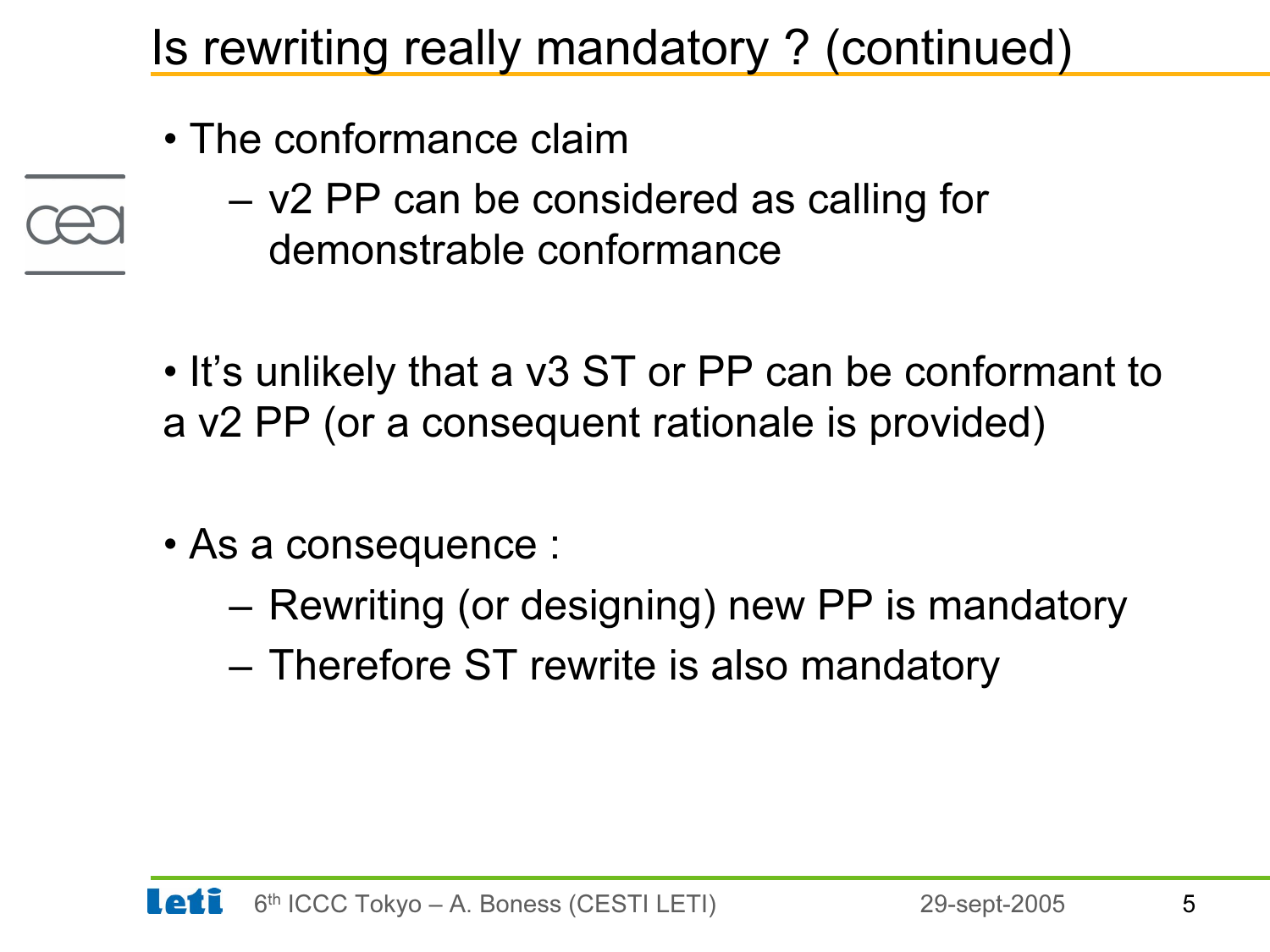#### Example from CC part 1 § 8.4

For instance, one could take a PP for an Integrated Circuit and a PP for a Smart Card OS, and use these to construct a Smart Card PP (IC and OS). One could then combine this with a PP on Applet Loading and use this to write a PP on Smart Cards for Public Transport.

|                   | <b>PP SC public transportation</b> | Annlet         |  |
|-------------------|------------------------------------|----------------|--|
| PPS <sub>SC</sub> | PP SC OS                           | <b>Toading</b> |  |
|                   | PP IC                              |                |  |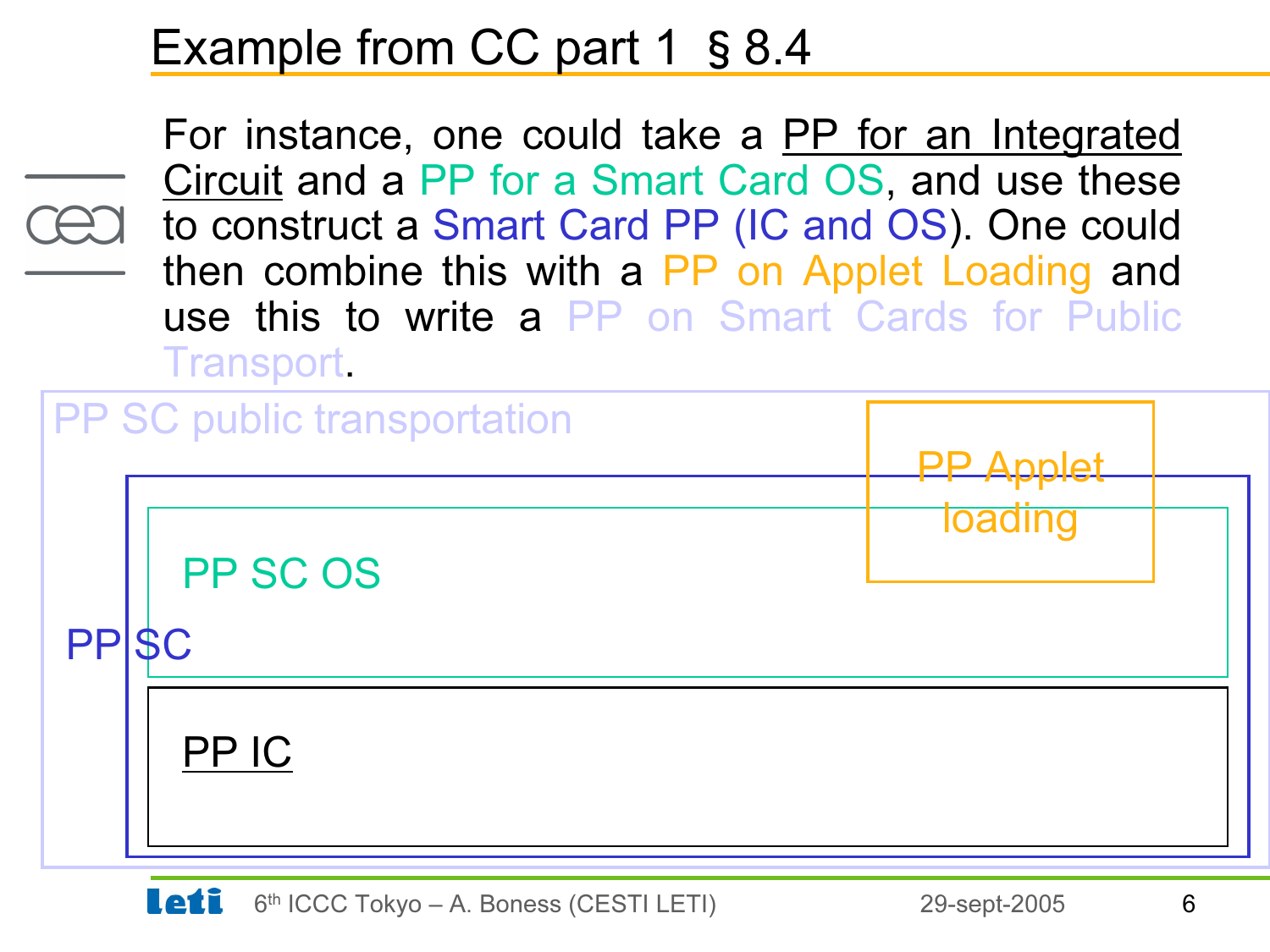#### **Consequences**

# If PP SC OS becomes obsolete, at least 2 other PPs become obsolete

| <b>PP SC public transportation</b> | <b>PP-Applet</b> |  |
|------------------------------------|------------------|--|
| <b>PPSCOS</b><br>PP'SC             | <b>Toading</b>   |  |
| PP IC                              |                  |  |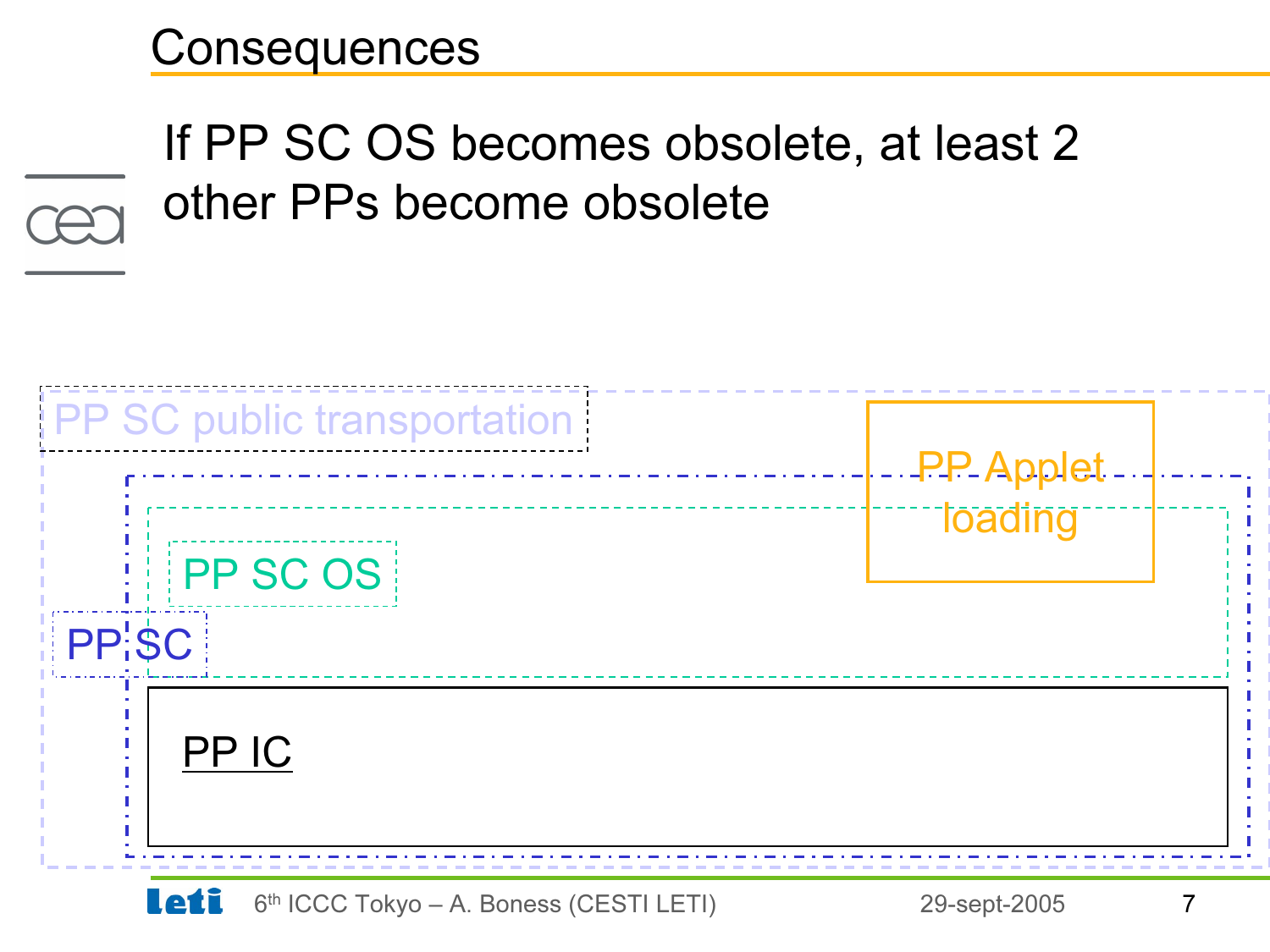- Creates inter-dependency relationships
- •Implies : SFR of ST =  $O(\Sigma(SFR \text{ of each PP}))$

• The french PP0101 indirectly asks for a conformity to PP9809 which was later superseded by PP9911

• PP9911 is tied to PP9806, some would like to use instead of it BSI-PP-0002 (SSVG PP). How ?

• What if a base PP becomes unusable because of a radical change in the underlying technology ?

• Conclusion: avoid inter-PP relationships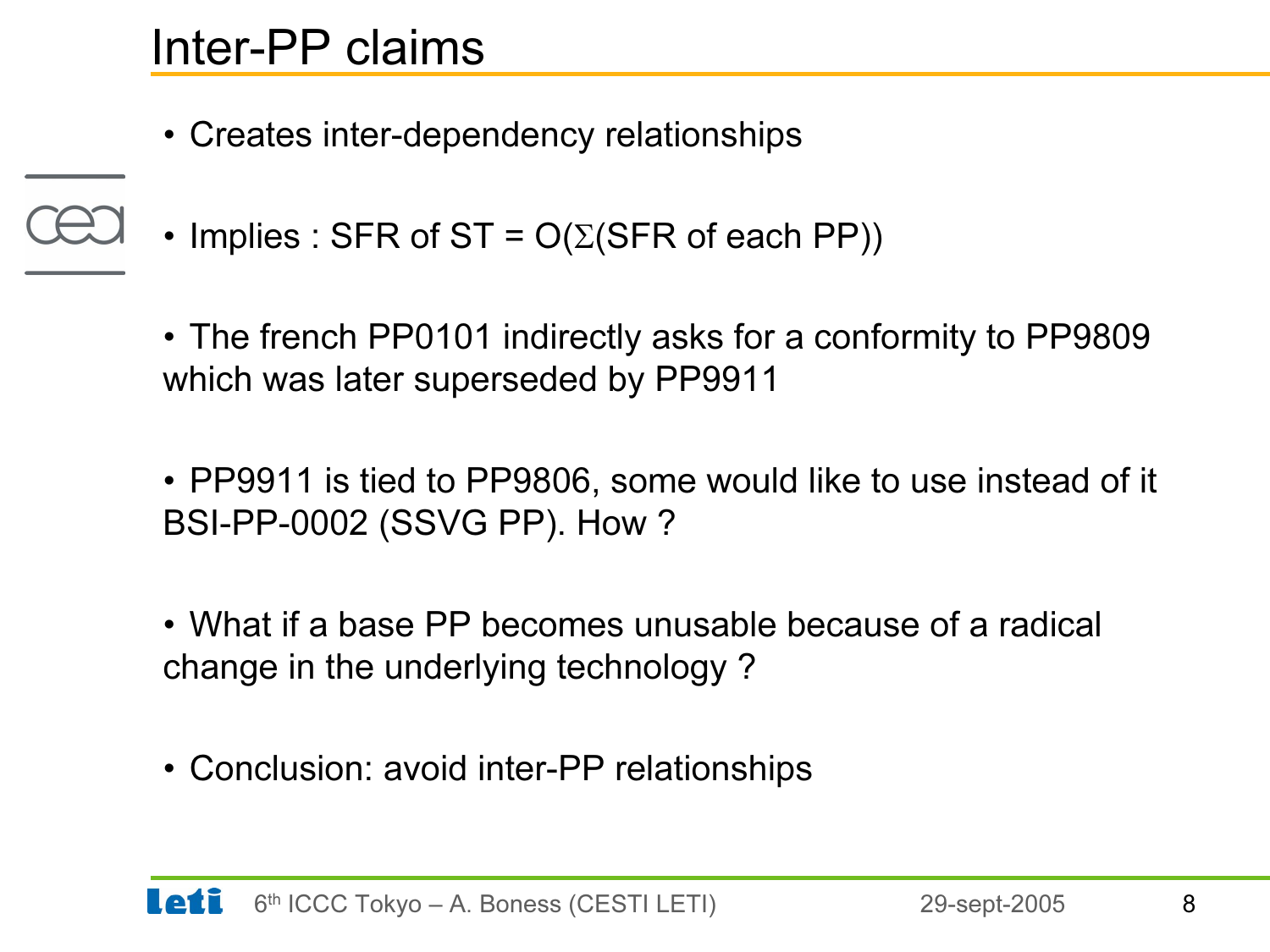#### Other facts

- Using huge ST for huge projects is hazardous:
	- – Assets are multiple and not always shared among the whole product
		- –TSFI becomes very hard to define
	- –Is security problem consistently described ?
	- – At some point security and functionnality become intermixed and the « problem » becomes messy
	- ST are unreadable but for the writer and the evaluator
- Conclusion: avoid large ST whenever possible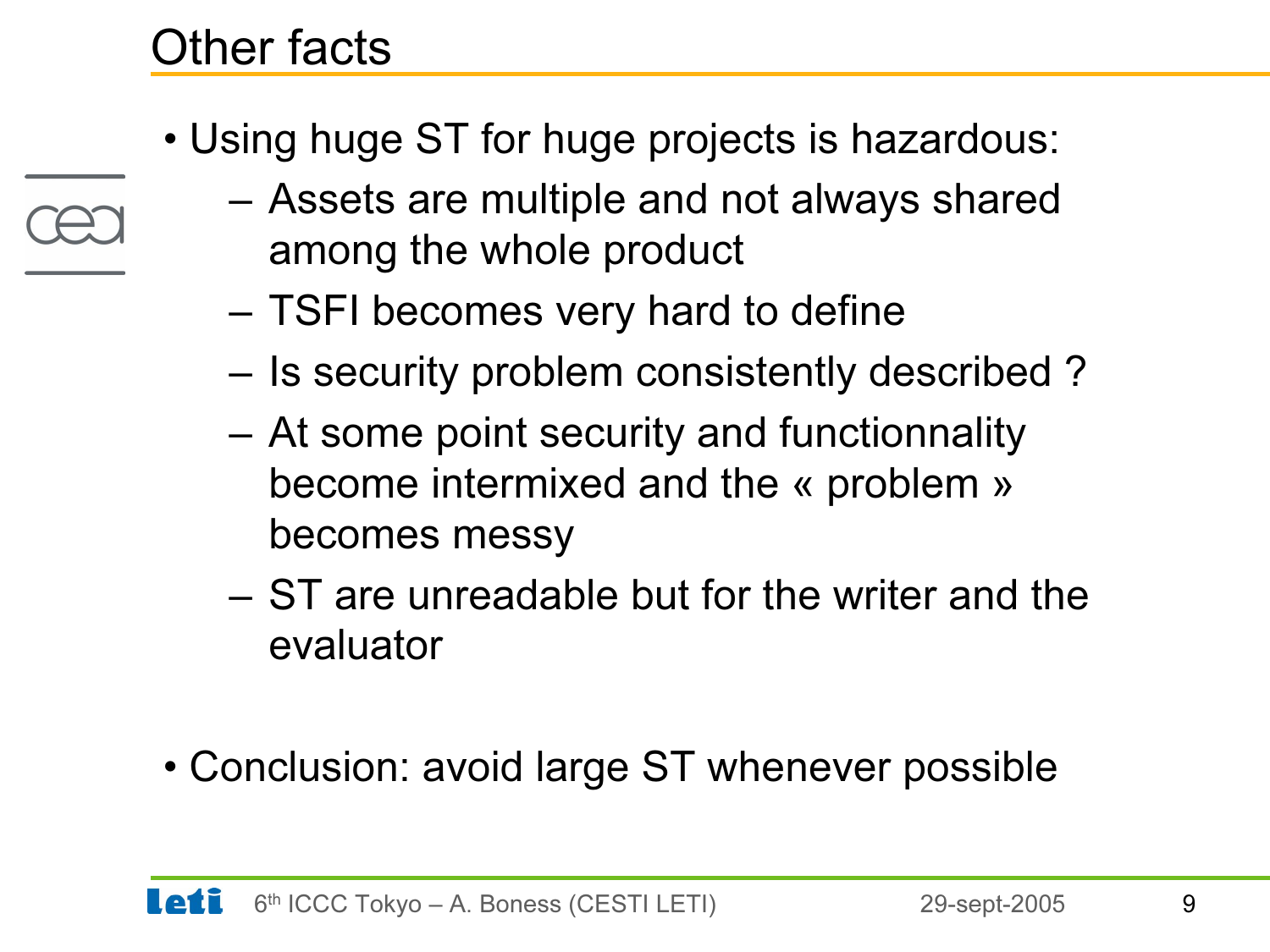#### Multi-application smarcard

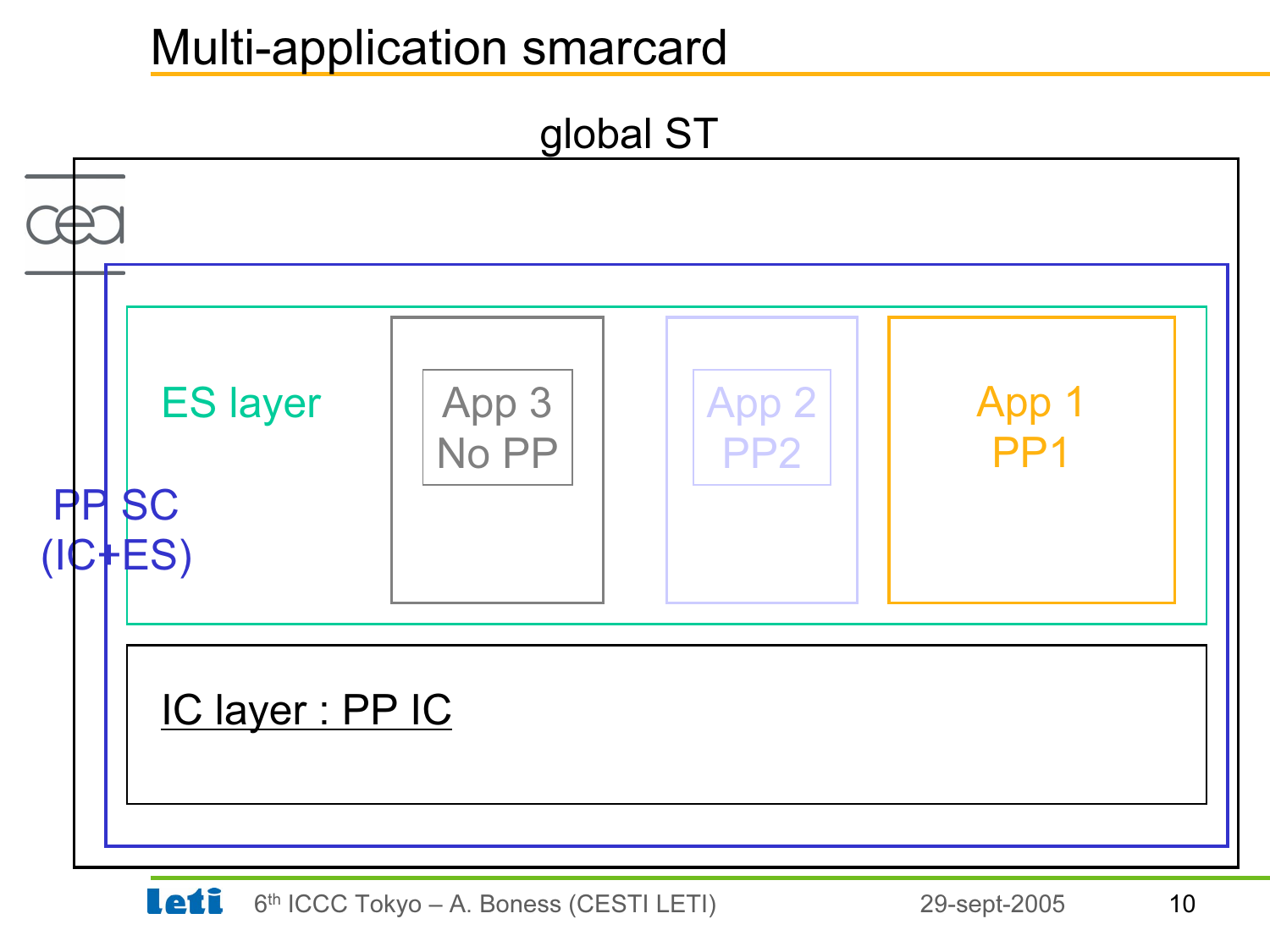#### Divide et Imperia = DaC

- Conformances
	- The SC has to be conformant to PP SC
	- APP1 to PP1
	- APP2 to PP2
	- APP3 to the ST
- Writing only one ST would not be a good idea
- What is usually done:
	- 3 ST: 1 per application each conformant to PP SC !!!
- What could be done DaC (Divide and Conquer)
	- 4 ST:
		- 1 per application
		- 1 for the whole SC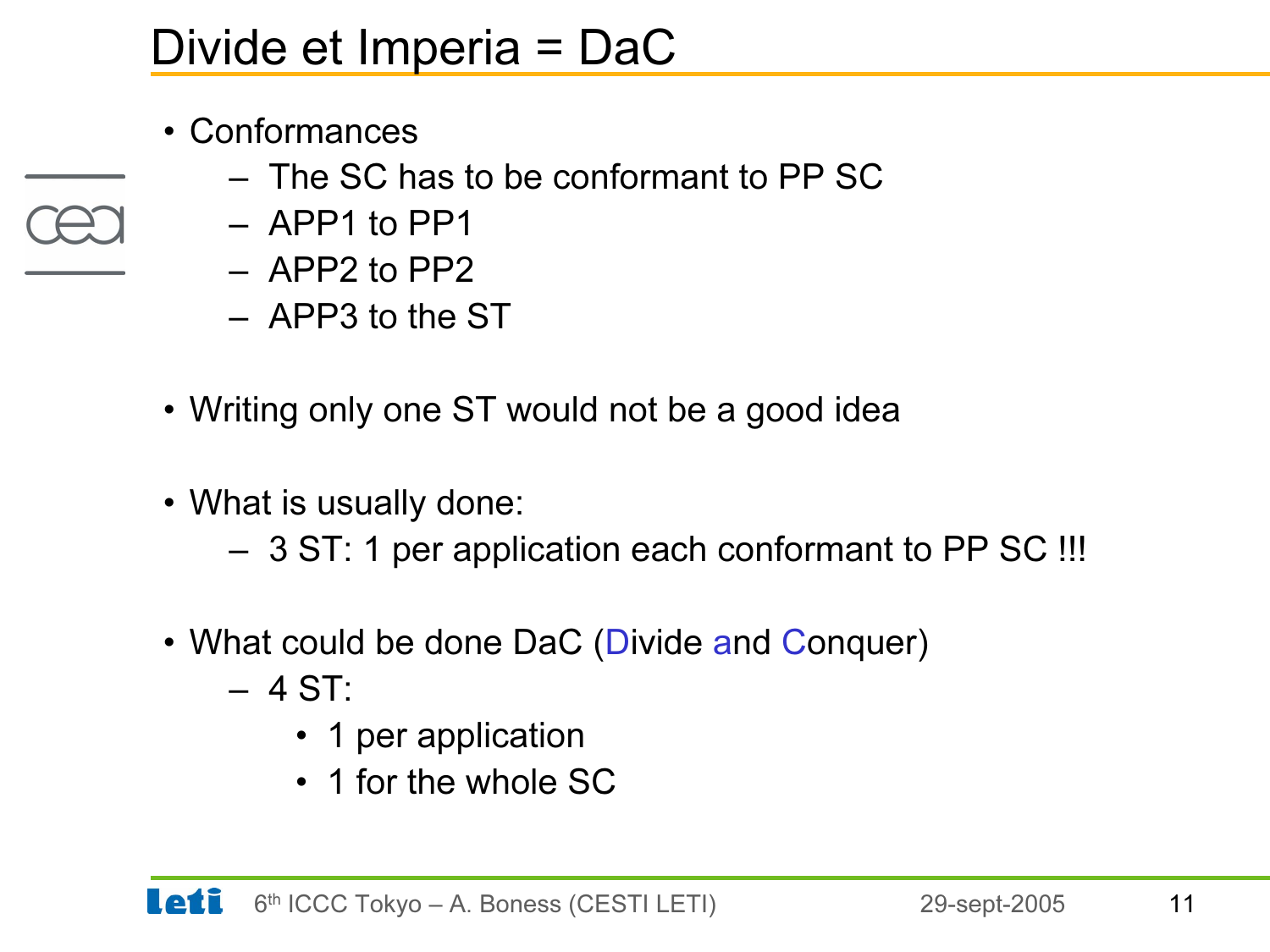#### More ST and PP : why ?

- To focus on specific problems at a specific level
- 
- ie: Application problems are commonly a superset of the ES problems
	- – Confidentiality of stored data is already assessed at the PP IC+ES level
- To « factorise » problems :
	- Global assets should be studied once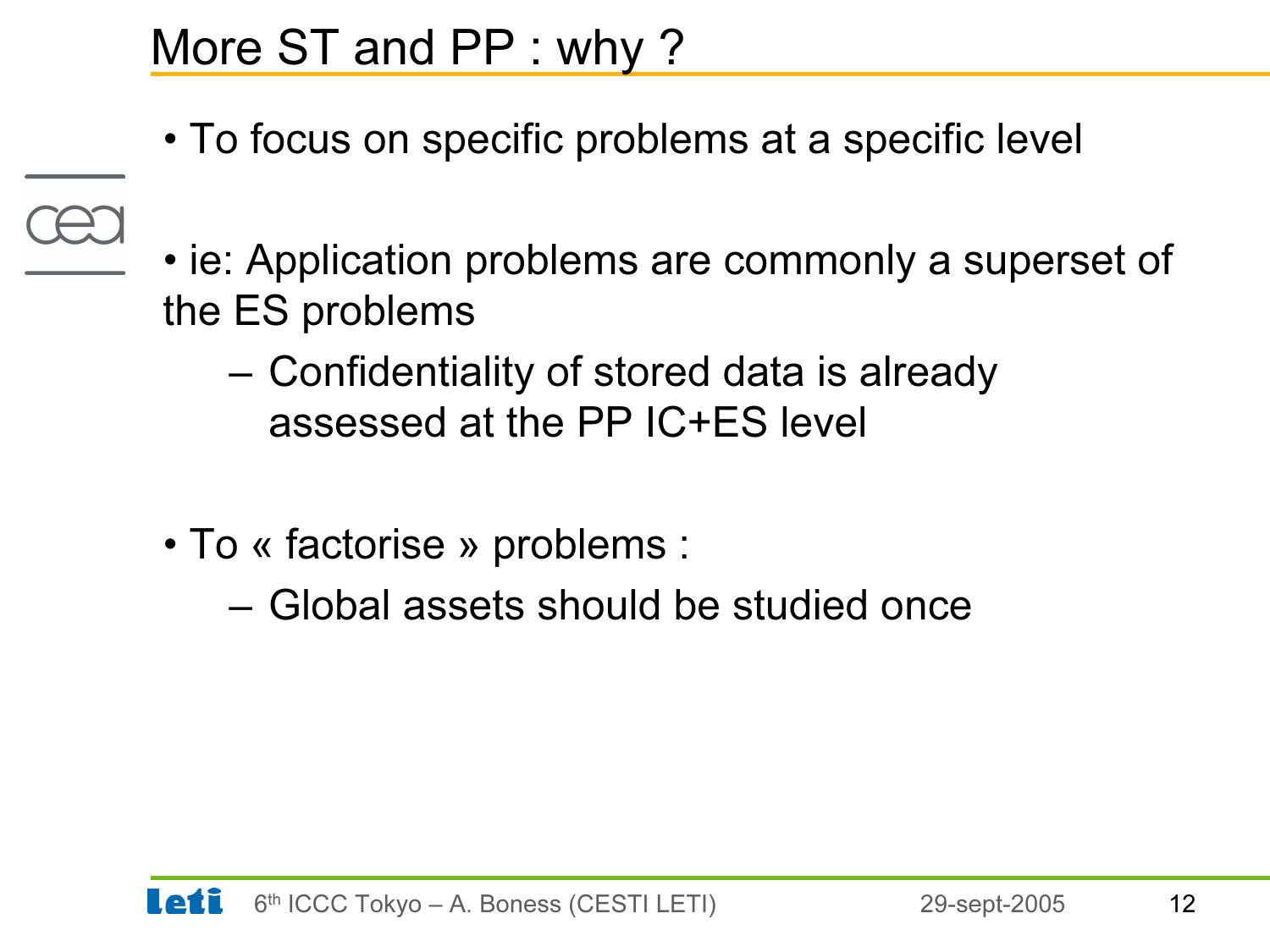## Distinguish composition and composition

- ICCC BERLIN 2004
- « Suggestion for a Framework for Composite
- Evaluations »
	- Helmut Kurth & Paul A. Karger
	- Defines several types of composition:
		- –Layering composition (HW / SW)
		- –Network composition (connected TOEs)
		- – Component composition (TOE reused in larger system)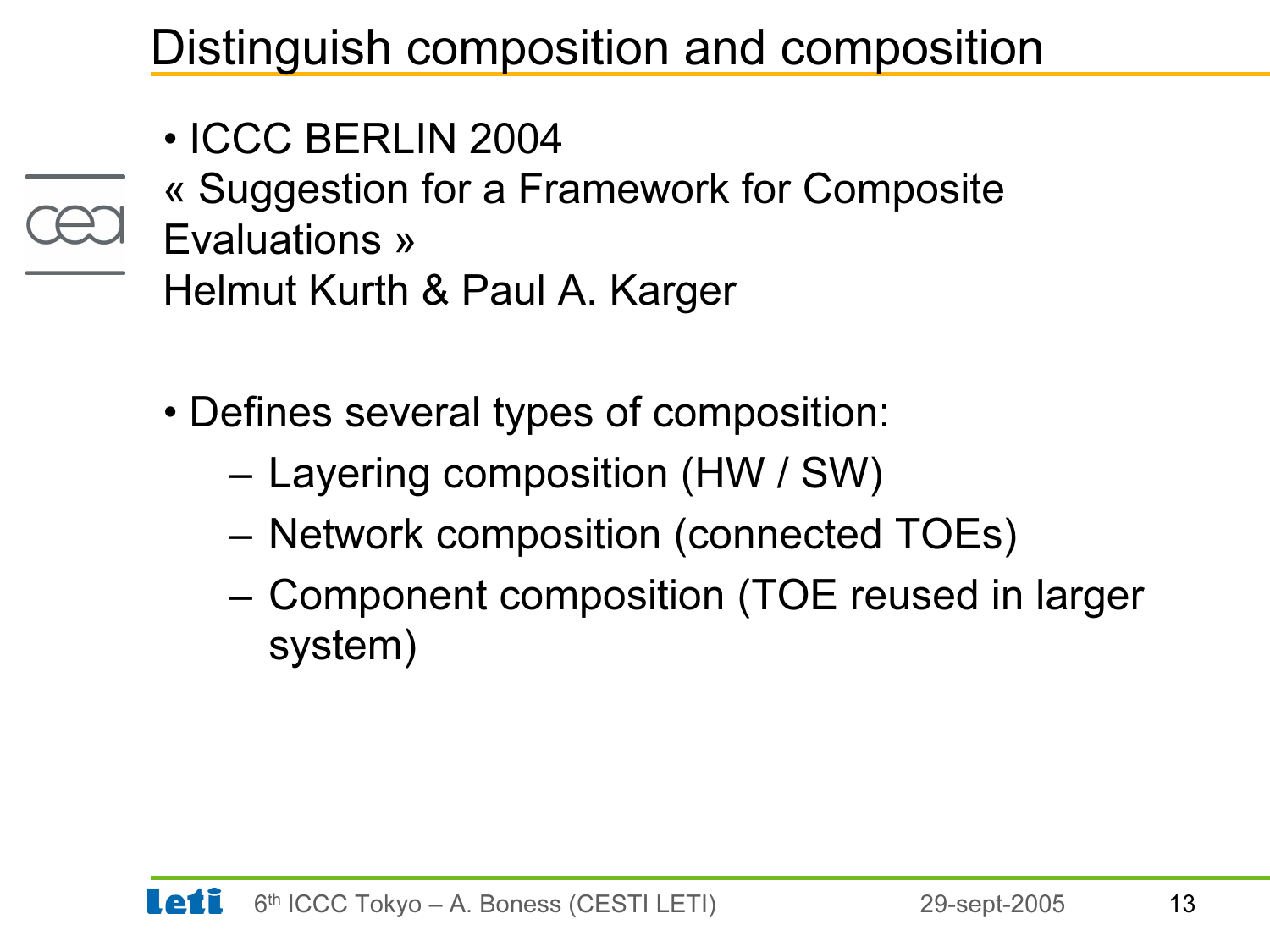# Distinguish specialisation and composition

- Composition:
	- – using multiple independently evaluated TOE composed together to obtain a bigger TOE
- Specialisation:
	- – specialising requirements or adding requirements to a predefined set
		- Defining assets for an ES in an application
		- Giving specific values for SFR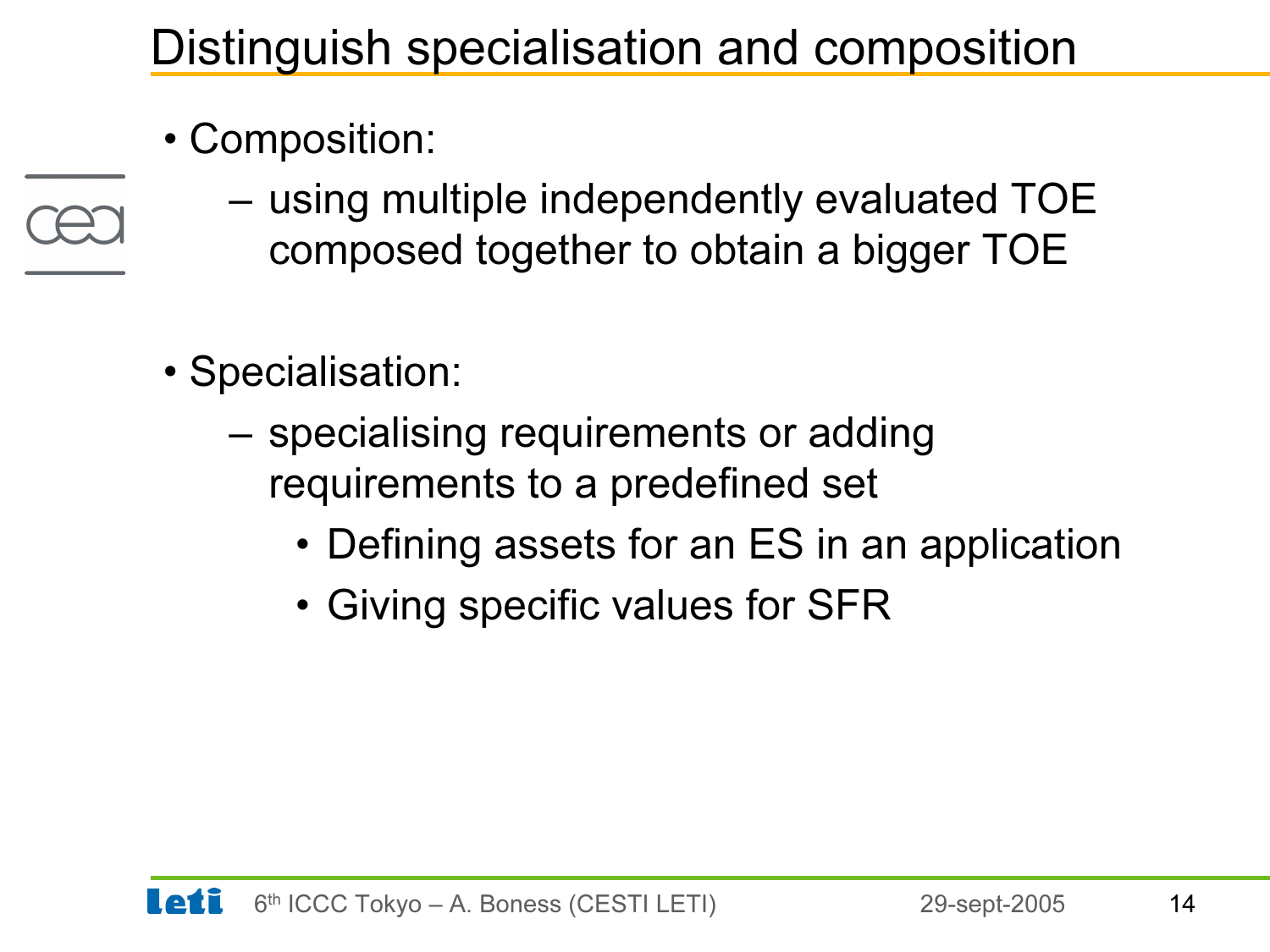# ACO: composition class

- ACO\_COR
	- – Demonstration of appropriateness of base TOE for composition
- ACO\_DEV
	- Information on base TOE
- ACO\_REL
	- –Description of expectations of dependent TOE
- ACO\_TBT
	- –Testing of base TOE in the composition context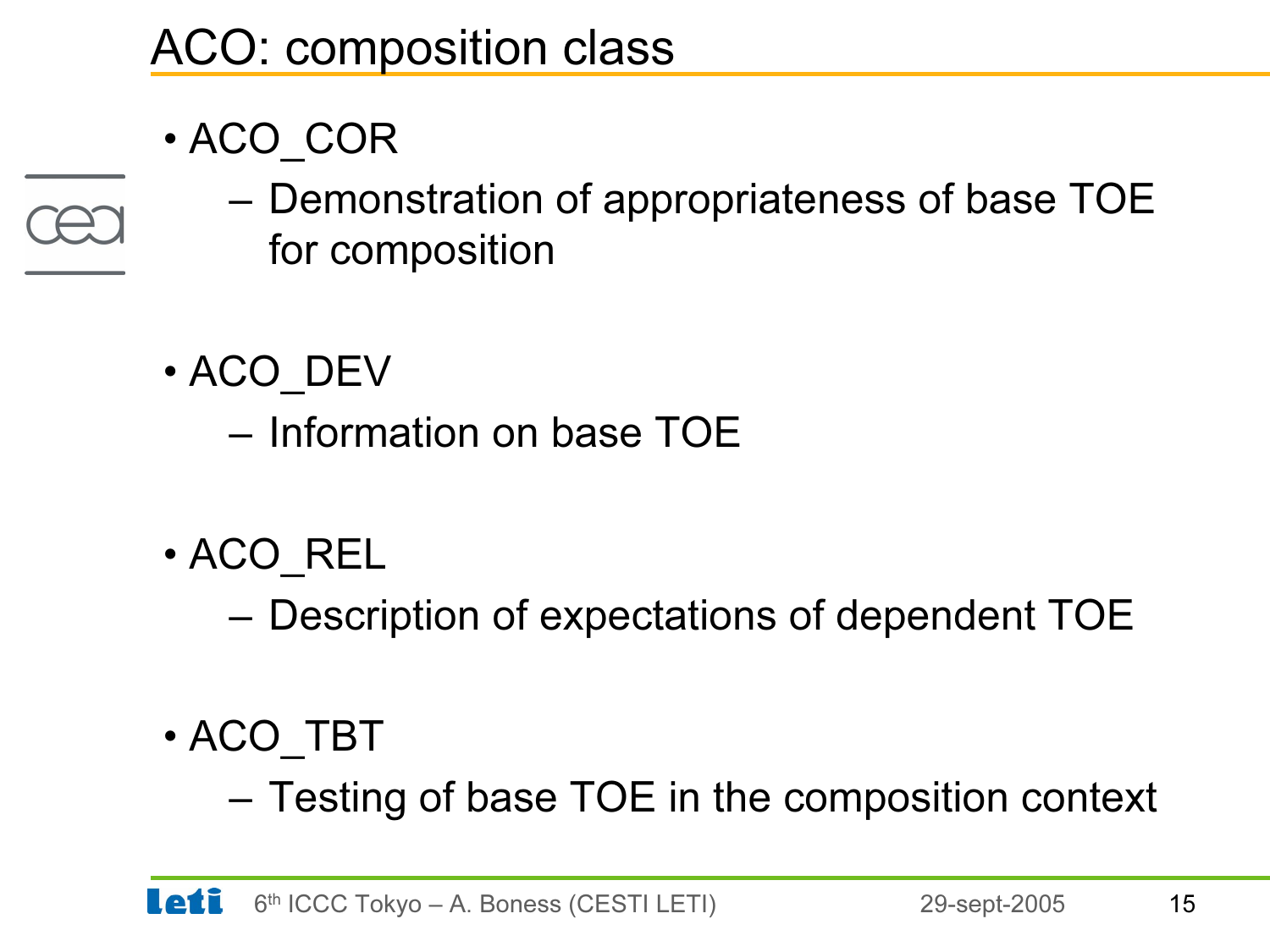# ACO and IC+ES

- ACO is not defined for classical IC+ES evaluation levels
	- AVA\_VAN.5 (AVA\_VLA.4), it stops at extended basic
- ACO seems suited for cooperative TOEs rather than for « hosted » TOEs
- IC + ES is a symbiotic environnement
	- IC demands support from ES (only ES knows when security is needed)
	- ES uses IC mainly to protect it from physical attacks
- ES is not evaluated alone (IC+ES=SC)
	- It's done in the IC context
	- Same ES on different IC implies specific work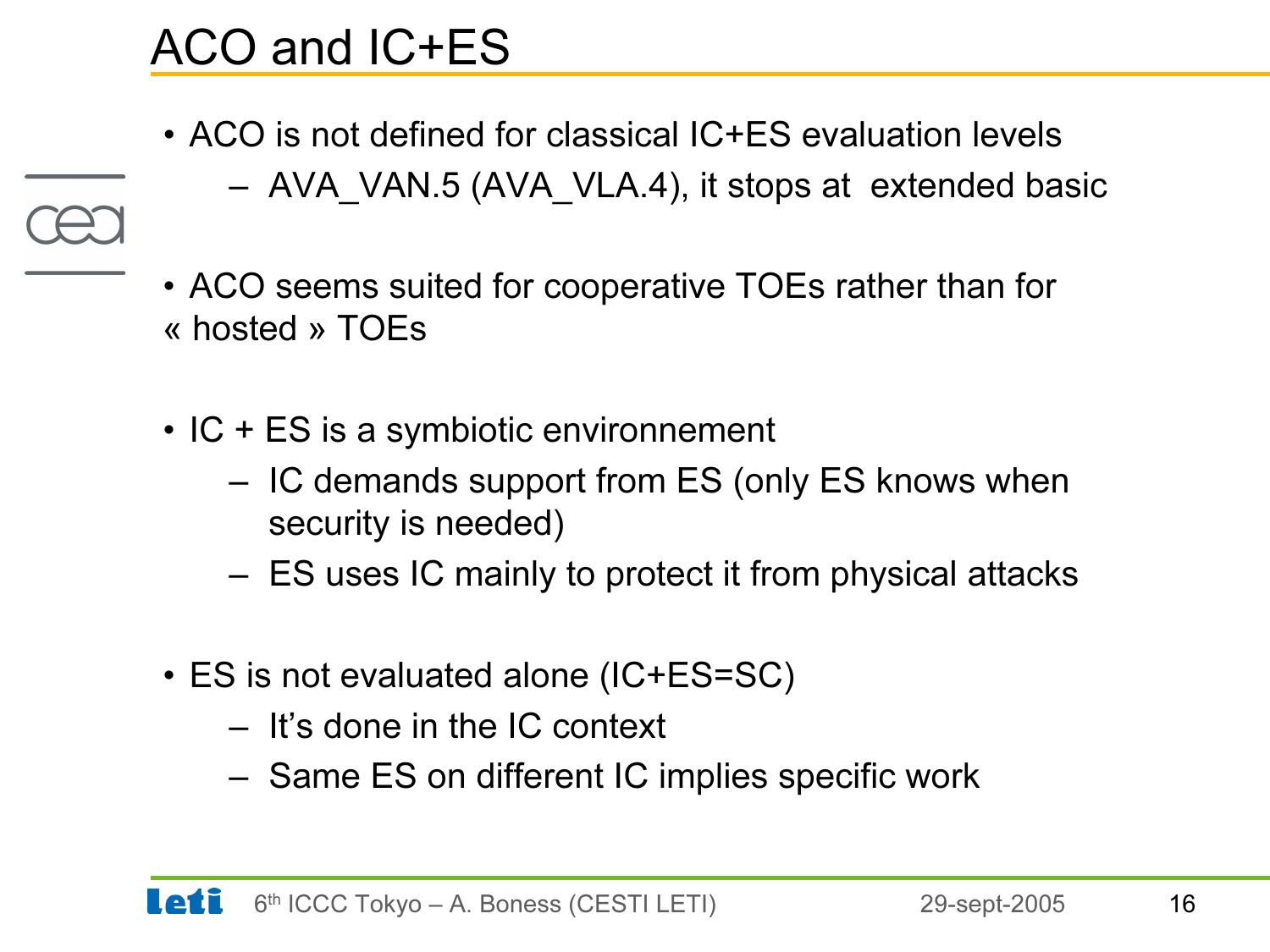- In the SC world for multi-application in closed systems
	- 1 evaluation of several TOEs at a time
	- –Usually one ST per application
- Different from ACO composition
- Proposition:
	- –Add an SC specific ST
	- –1 more ST that will lighten applications ST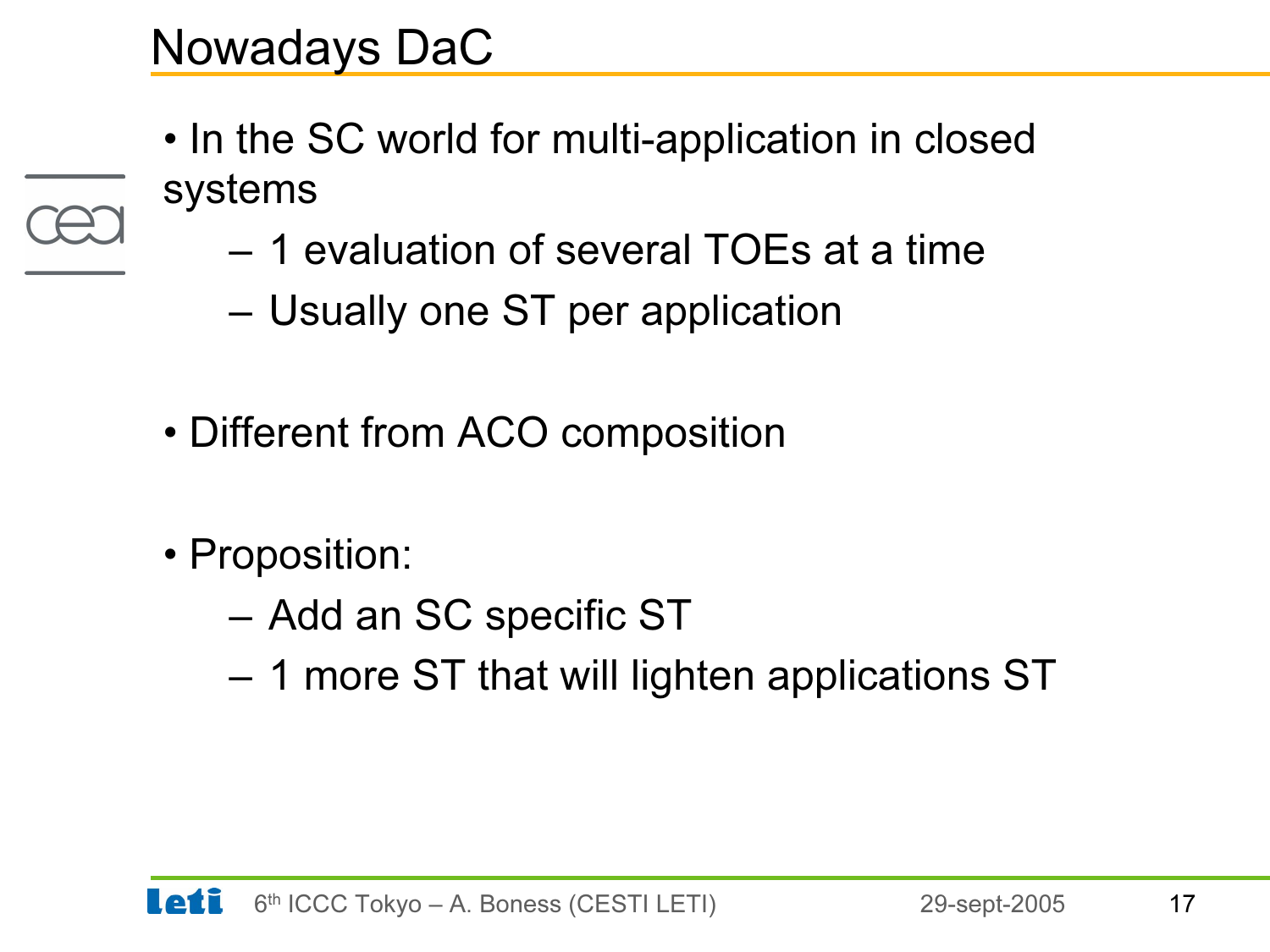# Tomorow's DaC

- Multiply independent ST by writing independent PP
- • Benefits:
	- –Simple PPs and simple STs
	- –Independency implying versatility
	- **Readibility**
	- –Easiness of design
	- Problem:
		- – Everybody
			- Believe security is complexity
		- Therefore this approach might be too simple
			- We are the ennemy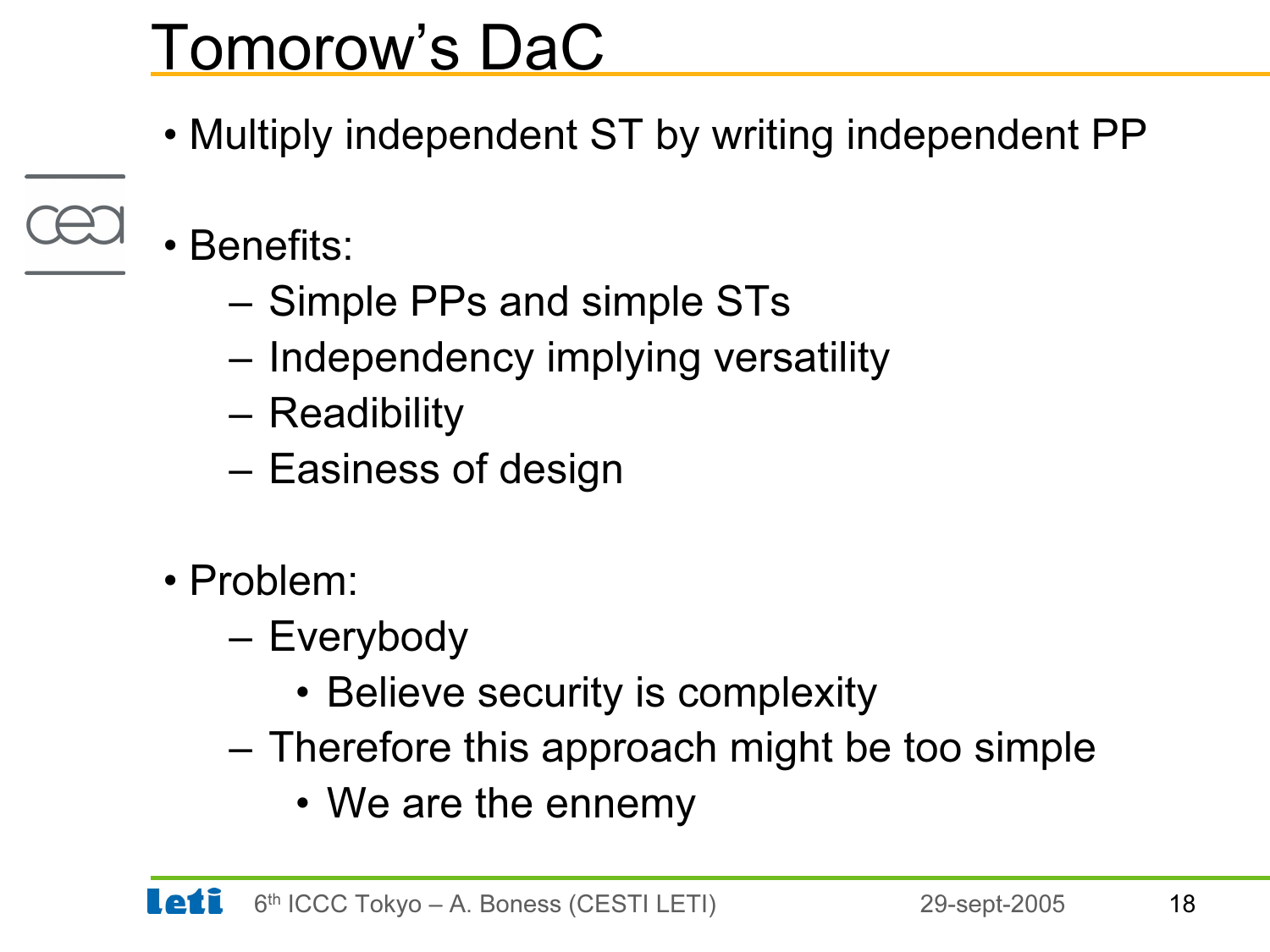## DaC, ACO and porting to 3.0

- Avoid combining PP :
	- –Use DaC when possible
	- –When there is specialisation or partition
- SC PP deal with phase 1 to 7:
	- – Why not specifying security behaviour by phases ?!
	- – IE application data/ specific assets in phase 4 or 5 doesn't exist as such but the ST commonly identifies it's handling…
- ACO and smartcards :
	- – IC+ES composition : seem left to the national schemes (at least in France)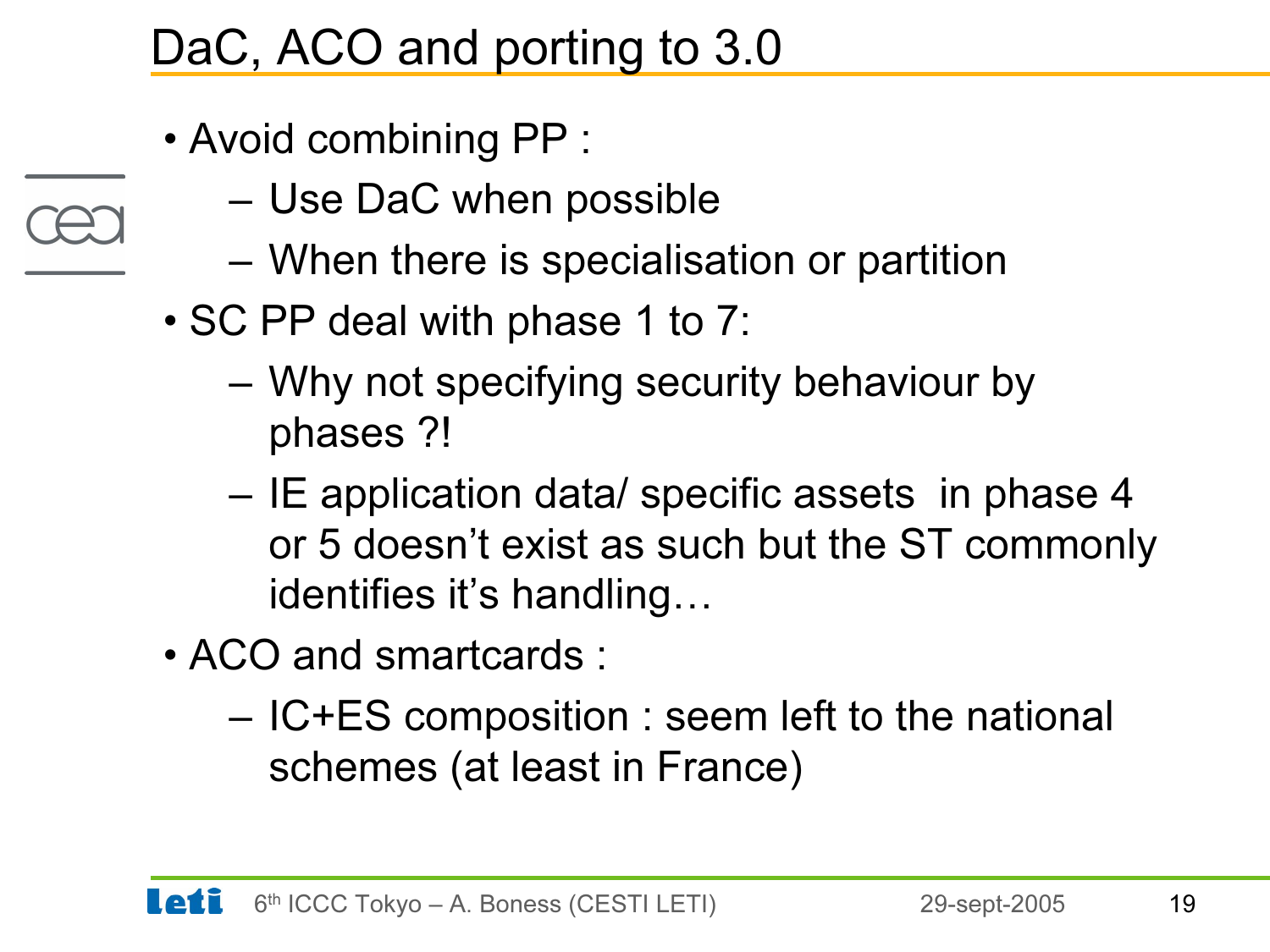#### **Conclusion**

• ACO gives a 3.0 formalisation of the composition paradigm nevertheless specific problems (smartcards) are not yet dealt with

- ACO and DaC are to be studied against non-SC composition
- Multiple ST on a product is not an issue, it's often a solution. Light ST are reusable !
- DaC is not a 3.0 necessity, but 3.0 implies rewriting
	- – so why not DaCing to enhance maintenability and simplify each solved problem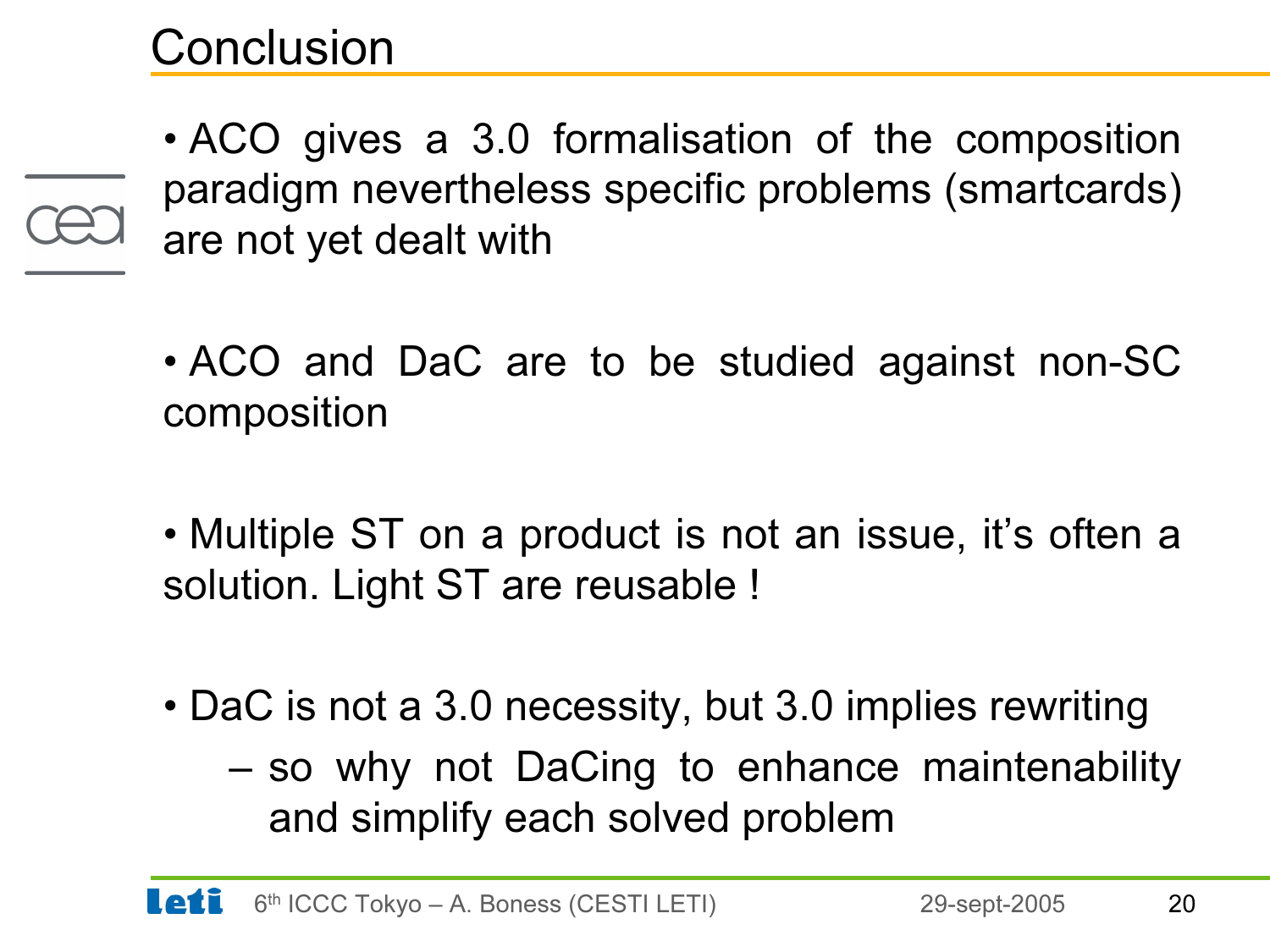#### References

- ICCC 2004 in Berlin proposed several presentations on the theme of composition:
	- « Composite Evaluation: Necessary as never before » Dr. Igor Furgel & Volker Schenk also using « Divide & Impera » from a methodology point of view
	- « Suggestion for a Framework for Composite Evaluations »Helmut Kurth & Paul A. Karger for the taxonomy of composition
- Also see « Summary of Changes » Informal document on CC V3.0 update